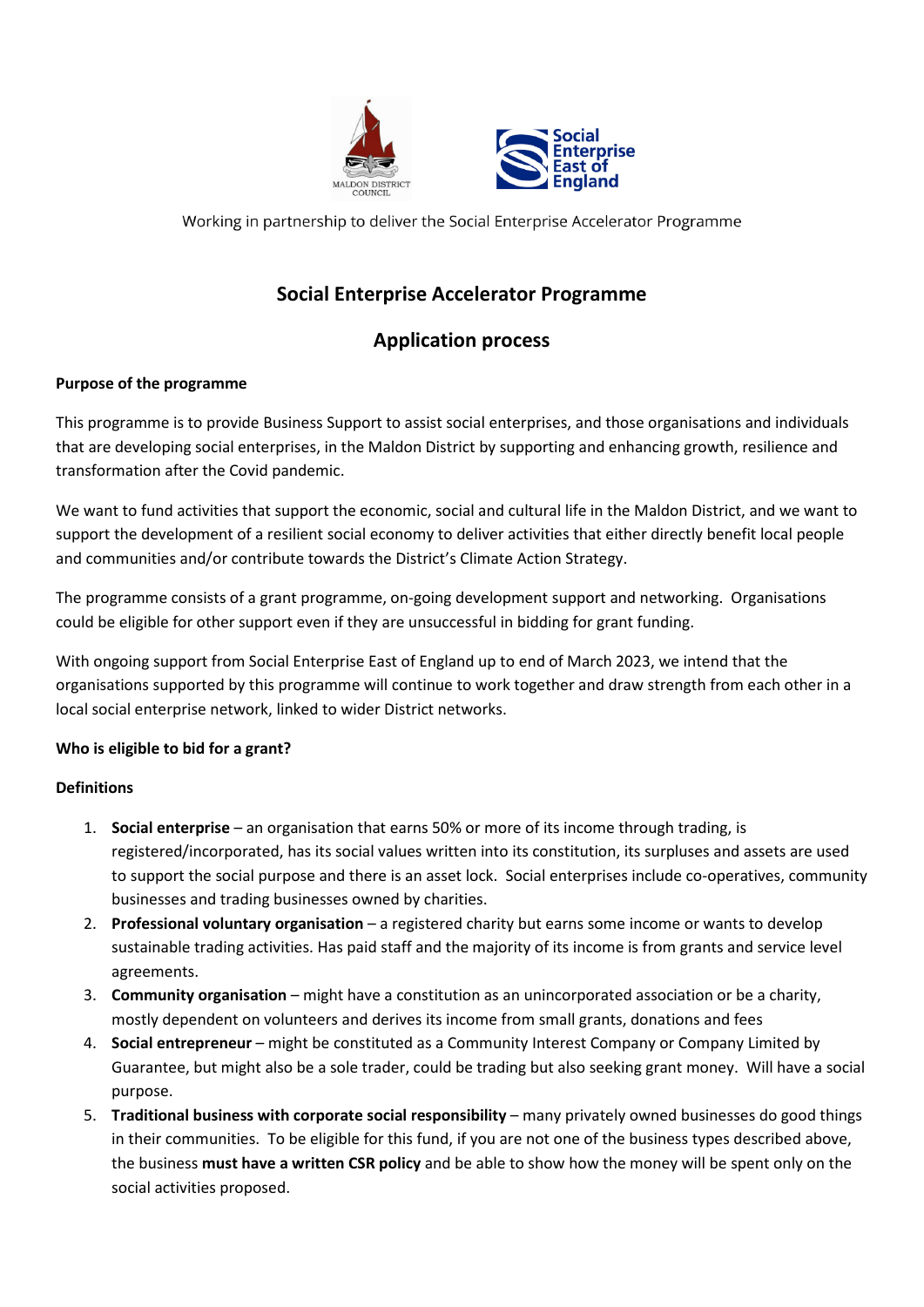



Working in partnership to deliver the Social Enterprise Accelerator Programme

#### **New organisations**

If you are starting a new organisation from scratch then you are not eligible to bid for this fund. However, if you are working as one type of organisation and you want to develop trading activities to become more financially and socially sustainable then you are able to bid.

#### **Grants available**

Applications will be accepted on a first come, first served basis and may close before the application deadline prescribed.

#### **Grants of up to £5,000 deadline for applications: 28th February 2022**

#### **Grants between £5,001 and up to £50,000 deadline for applications: 15th March 2022**

Grants of over £5,001 will be required to demonstrate that they have met standard commissioning requirements (such as getting three quotes for commissioned work). These will require a more detailed application and further supporting evidence.

Any application for more than £10,000 must attend a meeting (likely to be by phone or online) with our programme managers. No bid of over £10,000 will be considered if you have not had an interview with our programme managers (Social Enterprise East of England).

In exceptional circumstances we will consider bids of over £50,000 but this **must** be subject to an early discussion about your intentions with our programme managers (Social Enterprise East of England).

#### **Eligibility criteria**

The activity and the beneficiaries will be within the Maldon District. The applicant does not have to be registered in the District, but priority will be given to those that are.

 $\boxtimes$  The applicant has a bank account in the name of the applicant organisation (for all bids over £5,000). If you do not have a separate bank account we will ask to see other identification.\*

 $\boxtimes$  The applicant has provided a clear rationale for the proposed activity

 $\boxtimes$  The applicant has provided a budget showing how the grant will be spent

 $\boxtimes$  The scale and scope of the proposal are based on identification of need

 $\boxtimes$  The scale and scope of the proposal are realistic and the applicant has provided clear goals for the work that is planned

 $\boxtimes$  The applicant has identified achievable outcomes